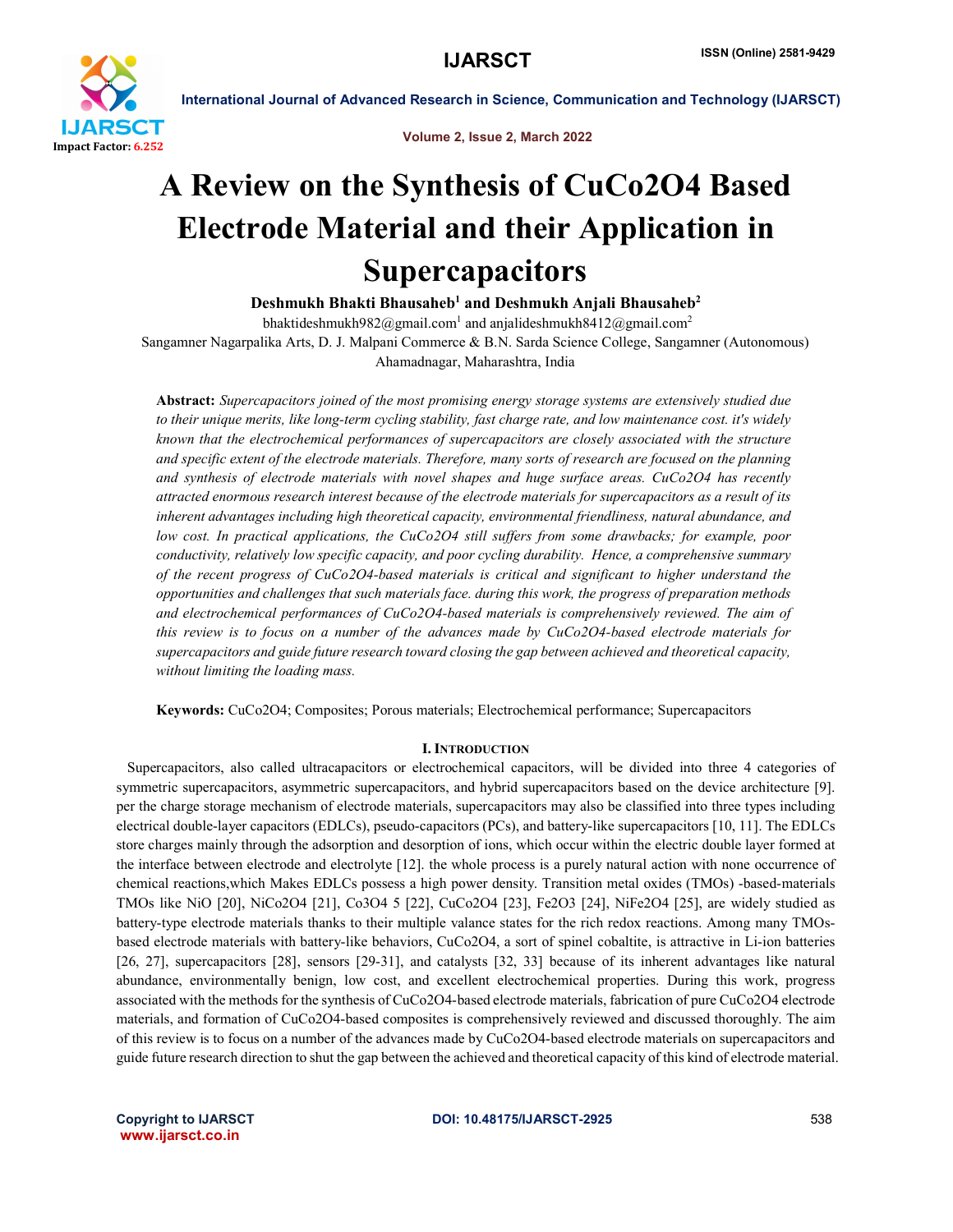





Figure: The crystal structure of CuCo2O4.

# II. METHODS FOR THE SYNTHESIS OF CUCO2O4-BASED ELECTRODE MATERIALS-

 The performance of the supercapacitor is closely related to the electrode material. Advanced CuCo2O4 electrode materials with unique structure and superior performance are still desired by scientists and engineers. So far, many methods such as hydrothermal, solvothermal, electro-deposition, template-assisted, electro-spinning, and so on, have been used to prepare CuCo2O4 electrode materials with various structures .

# 2.1 Hydrothermal Method

 Hydrothermal method is the most common method for the preparation of metal oxides at micro and nanoscale. This method uses pure water as a solvent and the reaction temperature is usually higher than 1000C, and just an autoclave is required. It involves many advantages including simple operation and cost-saving, and the size and morphology of materials controlled. For example, Boopathi Raja and co-workers synthesized CuCo2O4 NPS by employing oxalic acid and NaOH as precipitate agents. The oxalic acid-assisted CuCo2O4 NPs showed a surface area of 133 m2 g -1 and exhibited a specific capacitance of 765 F g -1, (0.1-0.4 V) with a cyclic performance of 95% capacity retention after 2000 cycles. However, the NaOHassisted CuCo2O4 NPs possessed a surface area of 110 m2 g -1 and a specific capacitance of 407 F g -1, with 90% capacity retention under the same conditions. Obviously, the oxalic acid-assisted CuCo2O4 NPs showing better performance are attributed to the good crystallinity and small particles of the oxalate precipitation, which facilitate redox reactions. Liao et al. directly prepared maguey-like CuCo2O4 NWs on Ni foam by a hydrothermal method. The nickel foam supported magnetically like CuCo2O4 NWs, exhibited a specific capacitance of 982 F g -1, (0-0.45 V) which provided more open pores for faradaic redox reactions (Fig. 2e and f) [12].



# 2.2 Solvothermal Method

 The solvothermal method is similar to the hydrothermal reaction. The difference is that the solvothermal method uses an organic solvent or mixed solvent rather than pure water, and the reaction temperature is usually higher than the boiling point of the solvent used. For example, Jin et al. prepared copper-cobalt hybrid oxides Cu2O, and CoO, during which the methanol was used as solvent shown in Fig. Li et al. reported that tripleshelled CuCo2O4 hollow microspheres were prepared in

www.ijarsct.co.in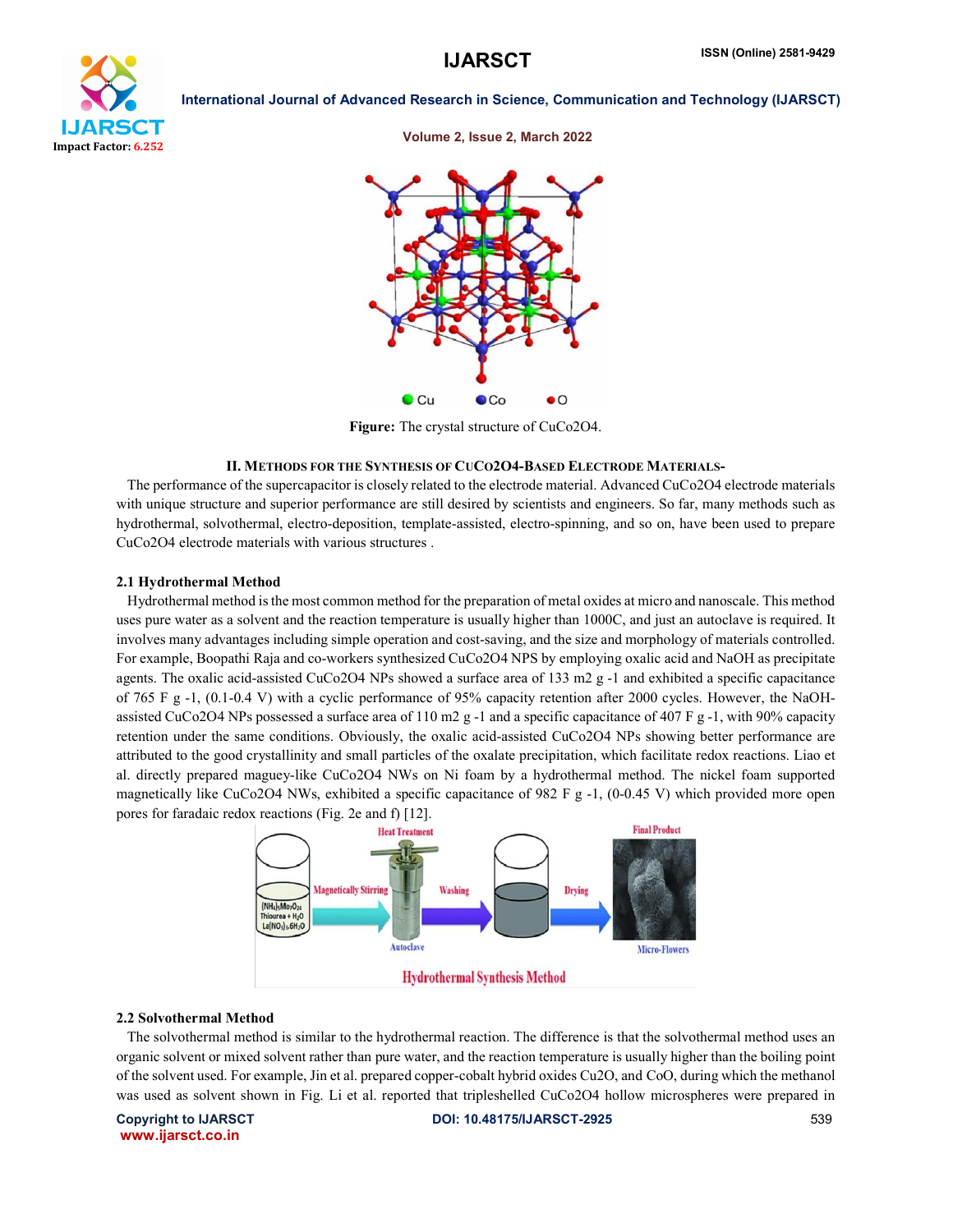

# Volume 2, Issue 2, March 2022

ethylene glycol and isopropanol mixed solvents. The single shell, double shell, and triple shell hollow structures were formed after 3, 6, and 8 h respectively (Fig. 3b-d).



## 2.3 Electro-Deposition Synthesis

 It is commonly used to synthesize CuCo2O4 nanostructures. Naik et al. synthesized CuCo2O4 NBA no sheets on nickel foam and possessed a specific capacitance of 100 F g -1 with good cycling stability. Abbasi et al. prepared ultrathin CuCo2O4 nanosheets on nickel foam and exhibit the highest specific capacitance reaching 1330 F g -1, with superior 93.6% capacity retention after 5000 cycles (Fig. 4d and e). M. Pawar et al. also obtained CuCo2O4 nanosheets on nickel foam and exhibit a high specific capacitance 1473 F g -1 and a 93% capacity retention after 5000 charge-discharge cycles in 3 M of KOH electrolyte.



# 2.4 Template-Assisted Synthesis Method

 Pendashteh's group highly ordered mesoporous CuCo2O4 nanowires (NWs) synthesized by a template-assisted method using silica SBA-15 as a hard template. The ordered CuCo2O4 NWs exhibited a high specific capacitance 1210 F g -1, (0-0.5 V) and a good rate capability with 64% capacity retention. However, the disordered CuCo2O4 electrode material only showed a specific capacity capacitance of 270 F g -1, (0-0.5 V). The excellent performance of CuCo2O4 NWs was due to the high order structure, which provided an active site for redox reactions. Kaverlavanini et al. prepared double-shelled CuCo2O4 hollow microspheres via the same method in isopropanol solvent. The whole synthesis process includes two steps. CuCo-glyceride precursor spheres were initially prepared by a simple solvothermal method. Later on, the CuCo-glyceride spheres were transformed into CuCo2O4 spheres with different internal structures by adjusting the heating rate during the calcination process. The specific capacitance of these CuCo2O4 microspheres could reach 1472 Fg -1.

## 2.5 Other Methods

 Urea combustion, molten salts, and electro-spinning have also been employed to prepare CuCo2O4 materials with different structures. Typically, Krishnan et al. synthesized CuCo2O4 NPs using the molten salt method and exhibit a specific

www.ijarsct.co.in

Copyright to IJARSCT DOI: 10.48175/IJARSCT-2925 540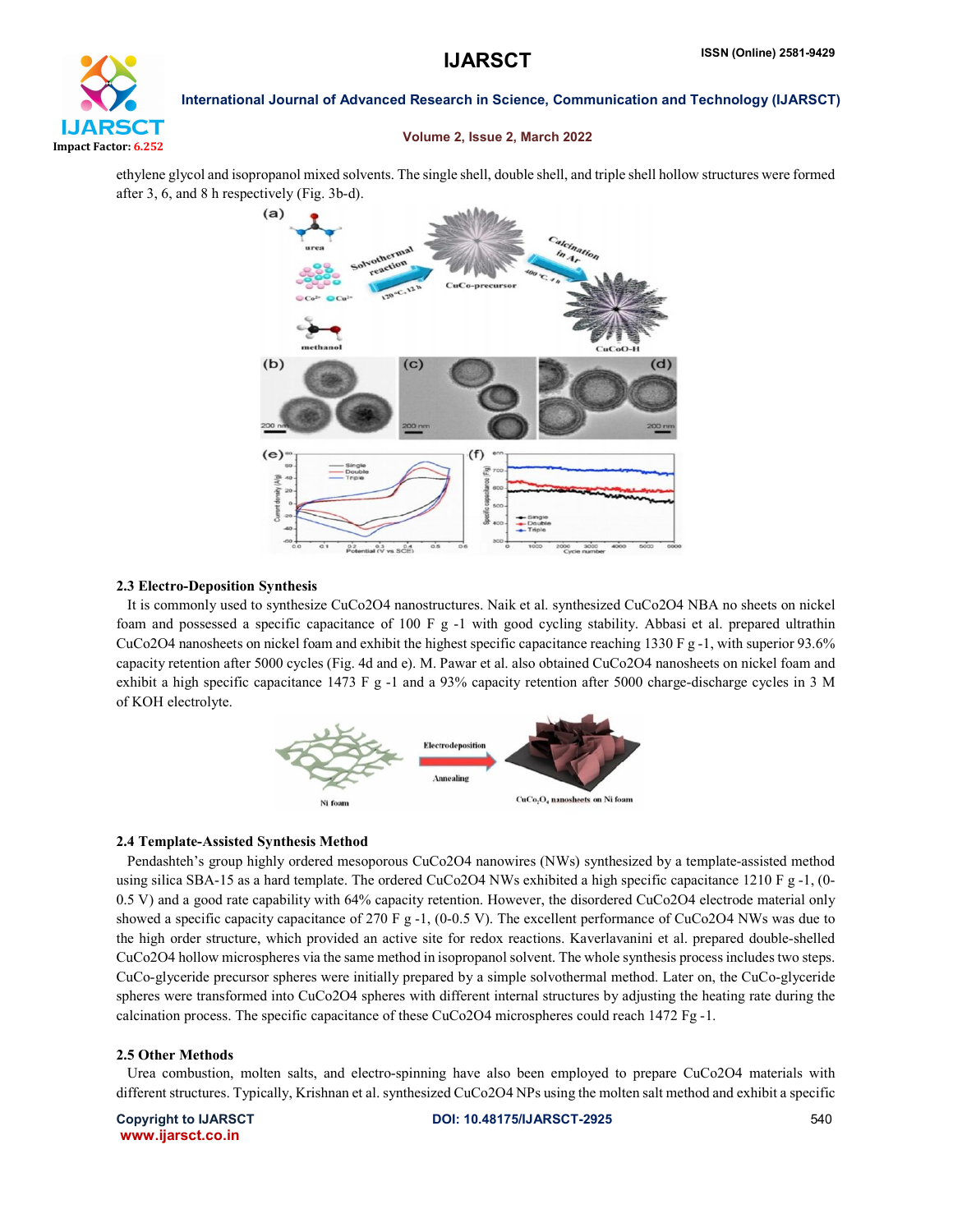

# Volume 2, Issue 2, March 2022

capacitance of 133 F g -1. M Silambarasan et al. prepared CuCo2O4 NPS via the chemical precipitation method using KOH as a precipitant and delivered a capacity of 290 F g -1. Pendashteh et al. synthesized cauliflower-like CuCo2O4 nanostructure by a simple urea combustion method and possessed a specific capacitance of 338 F g -1. Wang et al. synthesized CuCo2O4 network structures by an electro-spinning method coupled with thermal treatment (Fig. 6a-c).



# III. FABRICATION OF PURE CUCO2O4 ELECTRODE MATERIALS

# 3.1 Powdered CuCo2O4 Electrode Materials

 Powdered electrode materials are commonly used because of their advantages including easy synthesis, low cost, and large-scale production. The working electrode is fabricated by mixing the powdered electrode material, conductive reagent, and binder material in an exceedingly solvent then coating on a conductive substrate. as an example, Das et al. obtained porous CuCo2O4 sheets by adopting ammonia to regulate the pH at 14. These porous CuCo2O4 sheets possessed a surface area of 69.44 m2 g -1 and delivered a particular capacity of 449 F g -1 with 94% capacity retention after 5000 cycles.

# 3.2 Binder-Free Structure of CuCo2O4 Materials on a Conductive Substrate

 Binder and conductive reagents are employed in the fabrication of powder-modified electrodes. Gu et al. reported the fabrication of CuCo2O4 NWs on nickel wires via a hydrothermal method. The fiber-like supercapacitor consisted of PVA/KOH gel electrolyte and exhibited a particular capacitance of 11.09 F g -1, likewise as well as 93.5% capacity retention after 4000 charge-discharge cycles at 4 mA. Wang et al. prepared flower-like CuCo2O4 nanostructures on Ni foam through a hydrothermal method. The electrode exhibited a selected capacity of 243 F g -1, similarly to 85.3% capacity retention after 3000 cycles. Sequined et al. synthesized CuCo2O4 with different morphologies on nickel foam via changing the quantity ratio of water to ethanol, and it possessed the very best specific capacity of 285.5 F g -1

 To further improve the electrochemical performance, Vijayakumar et al. prepared flowerlike CuCo2O4 microstructures on nickel foam for hybrid supercapacitor (Fig. 7a - 7f).



Wang et al. employed the hydrothermal/annealing method to directly grow CuCo2O4 with cedar-leaf like structure on nickel foam (Fig. 8a and b)



IV. CONCLUSION

In this work, we summarized the synthesis and applications of CuCo2O4 as an electrode material for supercapacitors in detail from the following aspects.

www.ijarsct.co.in

Copyright to IJARSCT DOI: 10.48175/IJARSCT-2925 541